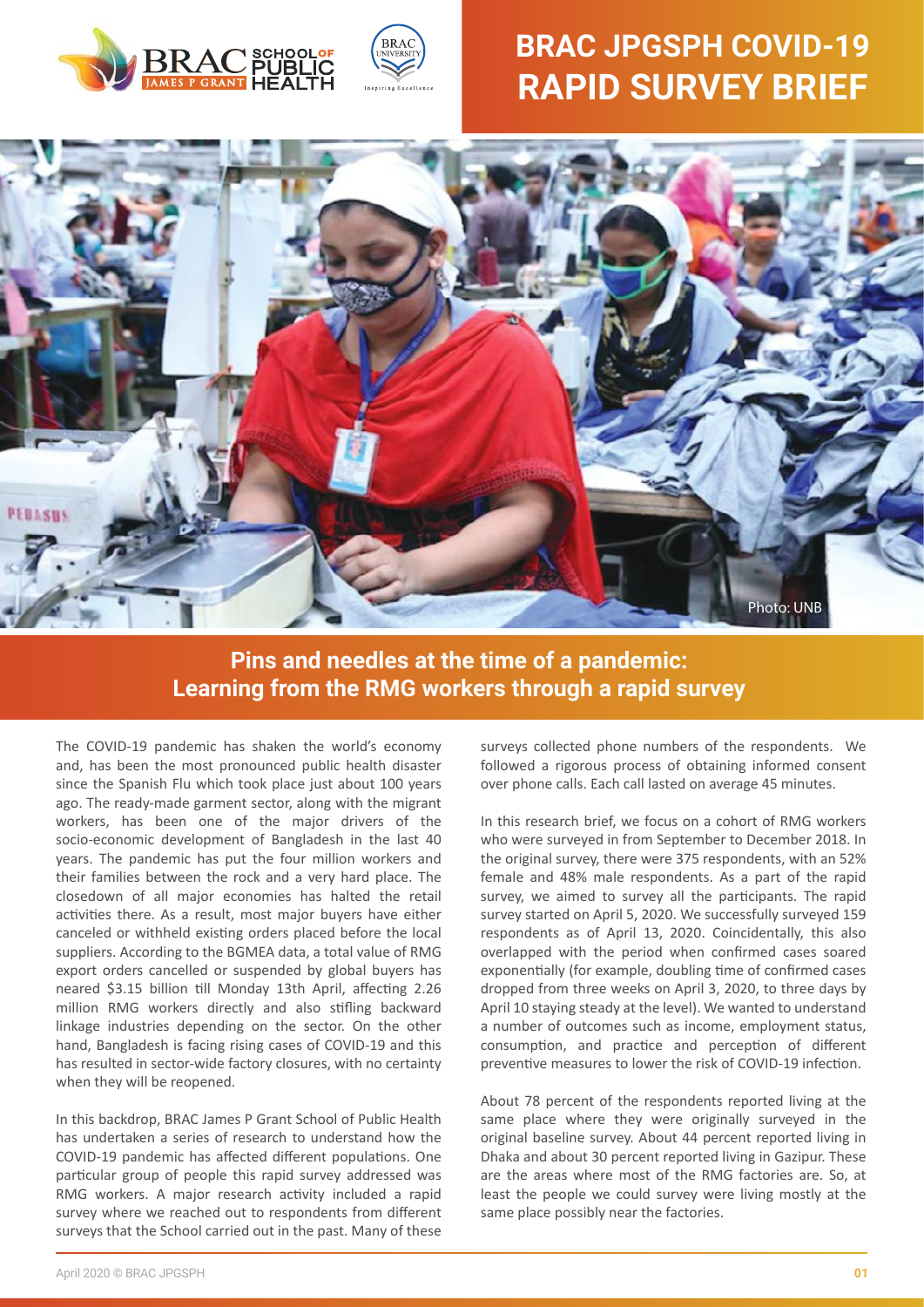While many of the respondents were living at places where RMG factories mostly clustered, most of the workers faced rising unemployment and income loss because of the factory closure. Ignoring the 26 respondents who did not have a job even before the pandemic outbreak, 47% of the workers lost their jobs. However, about 24% of the respondents were on leave with full pay and another 11% were being partially paid even though they were on leave at the time of the survey.

The sector-wise closure had a significant impact on the households' earnings as about 46% reported a complete loss of income. The loss of income is partially mitigated by having multiple earners in a family, as the completer loss of income was 51% of the households with a single earner reported a complete loss of income, while it was 40% among the families who reported more than one earning member.



Households reported using a number of strategies to cope up with the loss of income because of the COVID-19 pandemic. About 46% of the respondents reported that they are now spending less to absorb the loss in income. About 52% reported coping up with the income loss with past savings and about 33% reported taking loans. These coping strategies are not mutually exclusive. As a matter of fact, as Figure 1 suggests, more than one-third of the households in our sample relied on multiple coping strategies to cope up with the income loss.

Most of the respondents, about 85%, reported having three meals. However, consistent with the reports of loss of income and lowering expenses, most of the respondents (87%) reported a decline in household food consumption. Only about 13% could maintain the level of food consumption compared to pre-pandemic normal time.

Not all categories of food items were affected adversely by the pandemic though. In par�cular, fish, chicken, and beef were seriously compromised because of the pandemic, as we can see in Figure 2. About 78% of the respondents reported that they have reduced their fish and meat consumption because of the pandemic. The other two food items also compromised were milk (30%) and eggs (33%) consumption. About 28% of the households also reported reducing consumption of vegetables or fruits.





So, the pandemic has reduced the dietary diversity of the households significantly and, hence, they may be nutritionally compromised if the current situation continues. This will require a robust policy response in terms of food aid and cash transfer.

Among all the respondents ( $n = 158$ , i.e., not counting the missing valued one), 49 respondents or 37% reported not stocking any food items nor they wanted to. However, among the people who did not stock or hoard any food items ( $n = 141$ , 89%), 59% reported not being able to stock even though they wanted to. Overwhelmingly, these households reported not having enough money as the main reason for the inability to store food items in the current crisis even though they wanted to (96%). The households who didn't store but could store if they wanted to report having foods to sustain 13 days or about two weeks, while the households that did not store even if they wanted to report the ability to sustain seven days or just a week. So, an important policy implication will be to provide liquidity so that they can sustain more.

Most of the respondents know the value of handwashing and they think they prac�ce it well. However, they have much less confidence in the handwashing practices of other members of the communities. Most of the respondents (60 percent) reported being able to maintain the social isolation by staying home. Among the households that could not (39 percent), frequent shopping was reported as the main reason for the inability to maintain social isolation. About 88% of the respondents had to travel outside the home for essential shopping.

People who were not able to maintain social isolation and had to travel outside the household reported higher psychological stress (0.29 SD higher). So, helping the households with money to allow a longer period of sustenance can help with both the desired social isolation and raise the mental health among the households with RMG workers.

There are two major issues here: unemployment resulting in partial or complete loss of earnings and the immediate decline daily food consumption jeopardizing nutrition security for families depending on the RMG sector.

*<sup>[</sup>a ]The sample was drawn from an original survey of 375 RMG workers and this brief is based on 158 respondents who participated in the rapid survey phone surveys. Given the small sample size, any inferences should be made with caution with limited generalizability.* 

*<sup>[</sup>b ]We do not know whether the workers were formally terminated or not. This is based on their self-reported employment relationship perceived by the respondent at the time of the survey.*